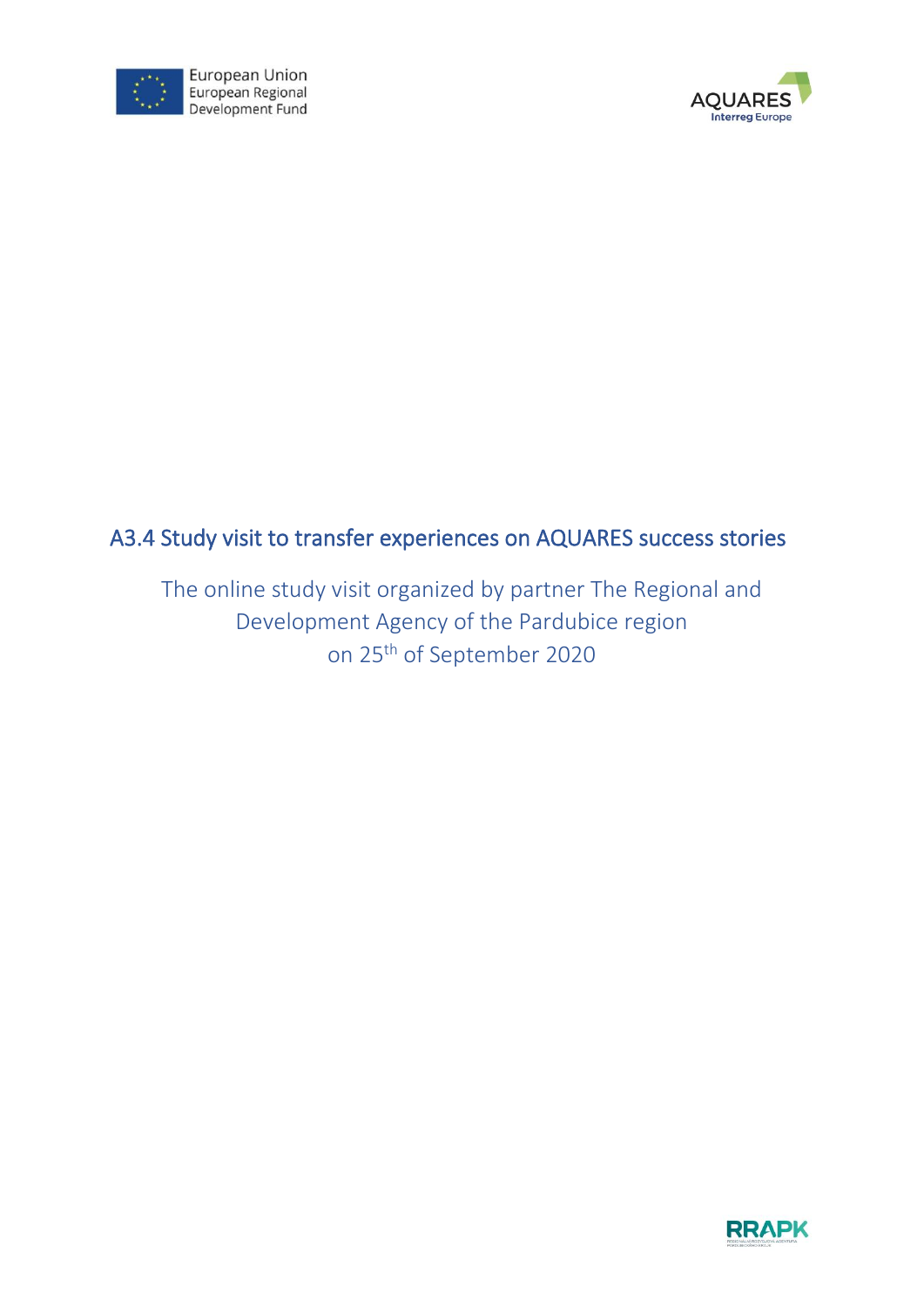



# CONTENT

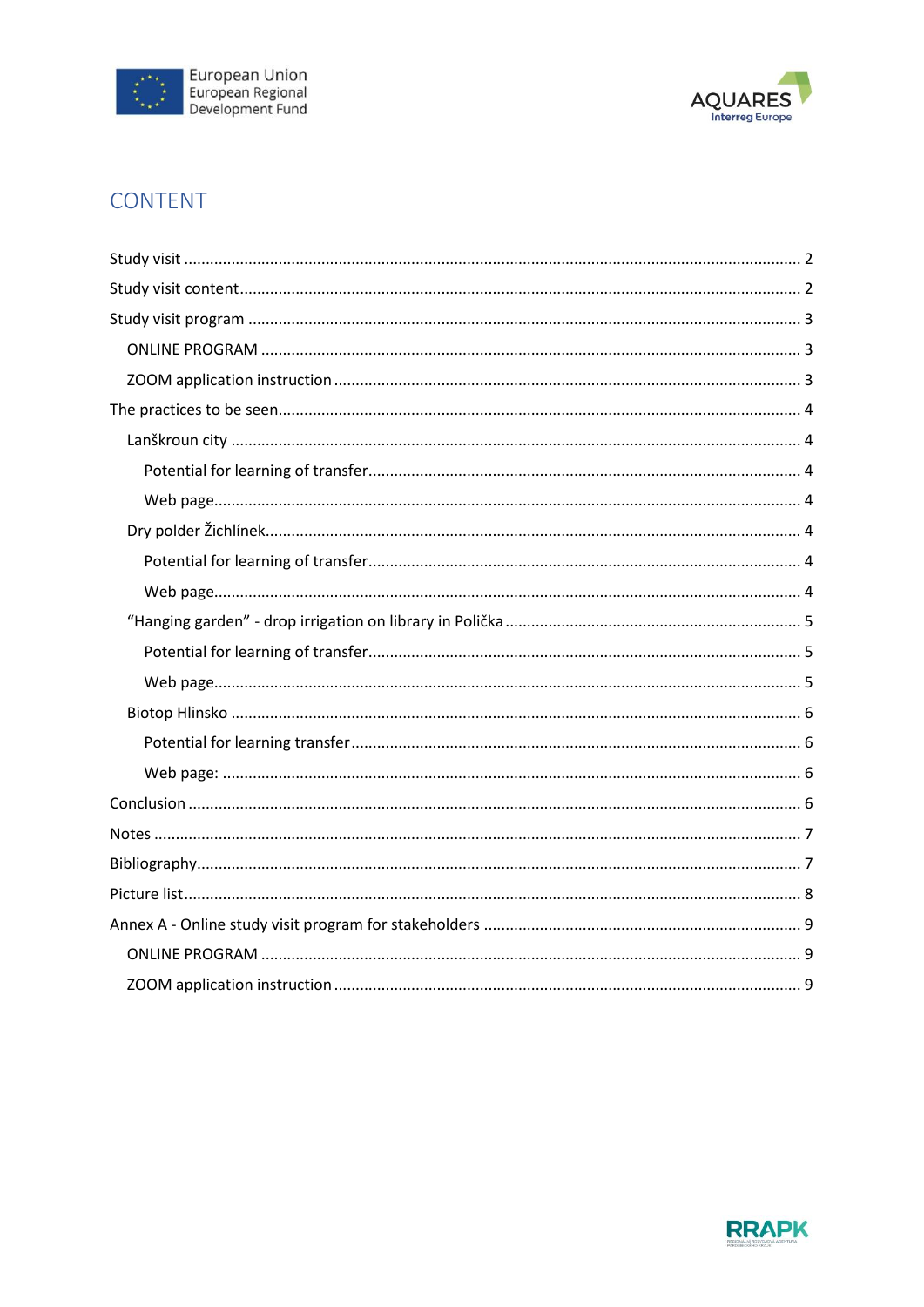



## <span id="page-2-0"></span>Study visit

The study visit by "Application form" is under the activity A3.4 "Study visit to transfer experience on water reuse implementation and monitoring issues". The Regional and Development Agency of the Pardubice region (RRA PK) organize the Study visit in the Czech Republic in the Pardubice region in the cities of Lanškroun, Polička and Hlinsko.

#### **Who is the participation in the study visit intended for?**

It is dedicated to all partners and their stakeholders interested in the places of visit which will be present.

#### **What is objective of the study visit?**

The main objective is to transfer experience on water reuse implementation and monitoring requires outlining key themes of study visits from different points of views – technological, economical, ecological, social and innovation.

## <span id="page-2-1"></span>Study visit content

The study visit is organized by partner The Regional and Development Agency of the Pardubice Region in the Czech Republic in Pardubice region. The aim is to familiarize the participants with the region specificity about water reuse and treatment. Study visit is to transfer experience on water reuse implementation and monitoring issues. Study visit is organized online.

#### **Why is study visit organized online?**

The situation in Europe, not just in the Czech Republic, looks stable, but opposite is true. Many partners of AQUARES project have restrictions of traveling, organizing meetings etc. We want to follow the proposal of Joint secretariat (JS) of Interreg Europe about how to act to reduce the impact for COVID19 to our project. The JS proposed to do as much activities online as we can and to do not cancel or postpone activities, if it is possible to organize them online. We see the online version as the safest way how to organize the visit and bring it closer to all partners.

#### **Why is study visit important?**

The study visit is good for partners and stakeholders to transfer experience on water reuse implementation and monitoring from different points of views. The AQUARES project is about sharing knowledge, know-how and experiences in water reuse. All partners should participate on the online study visit in the Pardubice region.

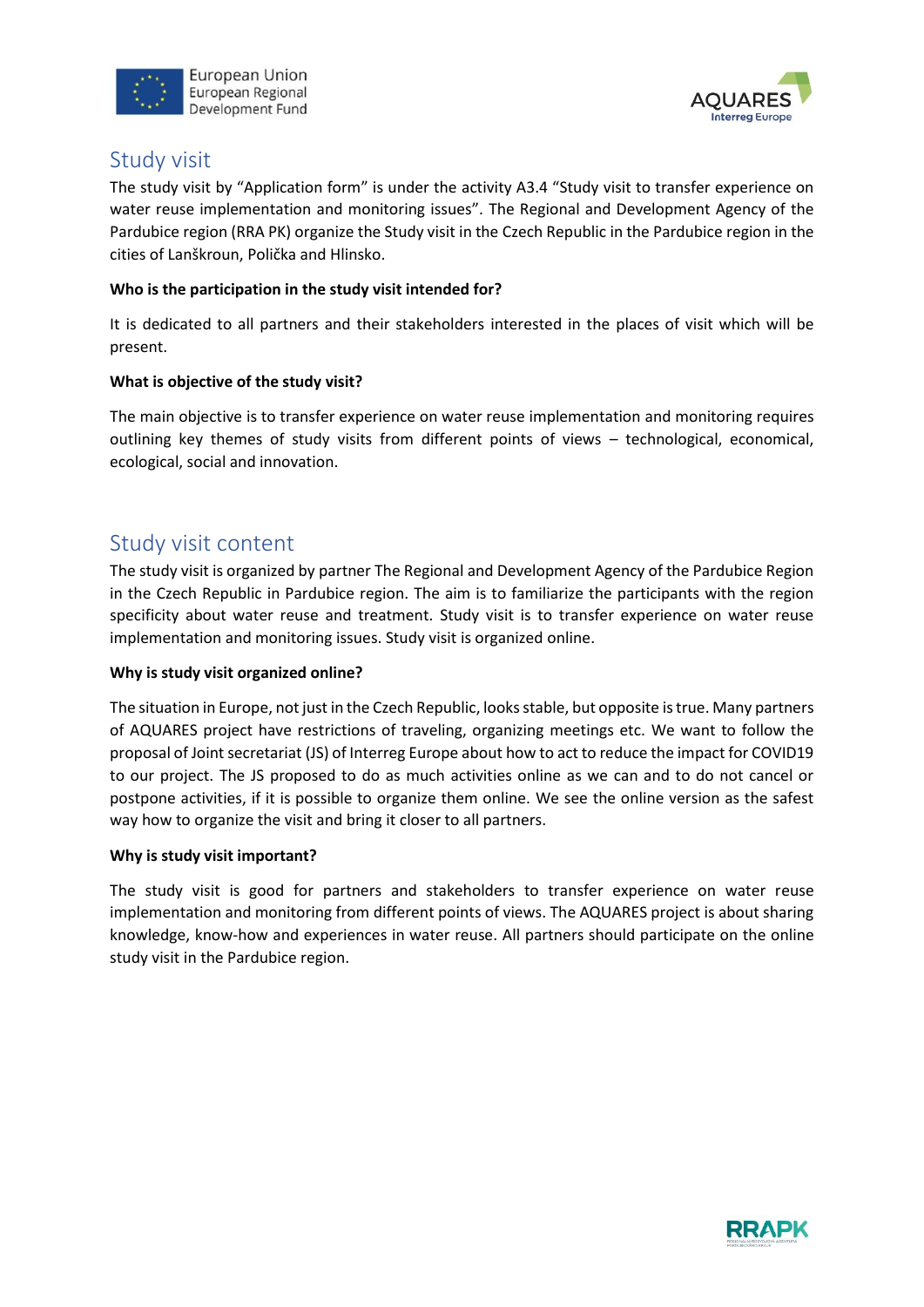



# <span id="page-3-0"></span>Study visit program

*The best practice that will be shown on the site visit is based on interest of partners. On study visit will be seen: "The Lanškroun city", "Dry polder Žichlínek", "Hanging garden – Polička" and "Biotop Hlinsko".*

The study visit will be online and will be mediated by the ZOOM application. The link for the ZOOM you can find bellow and is also included in annex A "Online study visit program", that is dedicated to your stakeholders.

The link for the ZOOM: <https://us02web.zoom.us/j/83481084999>

#### <span id="page-3-1"></span>ONLINE PROGRAM

| $9:30 - 9:40$   | Connection                                                                    |  |
|-----------------|-------------------------------------------------------------------------------|--|
|                 | connection window for all participants                                        |  |
| $9:40 - 10:10$  | <b>Introduction</b>                                                           |  |
|                 | opening speech - project AQUARES and program of the online study visit        |  |
|                 | presenting by RRA PK Lucie Balcarová                                          |  |
|                 | introduction of all participants - AQUARES partners and stakeholders          |  |
| $10:10 - 10:30$ | Lanškroun city presentation                                                   |  |
|                 | green roof, infiltration areas, flood protection measures                     |  |
|                 | presenting by mayor of the Lanškroun city                                     |  |
| $10:30 - 10:50$ | Dry polder Žichlínek                                                          |  |
|                 | flood protection                                                              |  |
|                 | presenting by mayor of the Lanškroun city                                     |  |
| $10:50 - 11:10$ | <b>Break</b>                                                                  |  |
|                 | short coffee break at your office                                             |  |
| $11:10 - 11:30$ | Drop irrigation in Polička                                                    |  |
|                 | hanging garden on the library of the Polička city                             |  |
|                 | presenting by library's director Jan Julk                                     |  |
| $11:30 - 11:50$ | <b>Biotop Hlinsko</b>                                                         |  |
|                 | root water recycling systems in Biotop                                        |  |
|                 | presenting by mayor of the Hlinsko city                                       |  |
| $11:50 - 12:20$ | <b>Conclusion</b>                                                             |  |
|                 | all partners - discussion, collection of the feedback, the end of the meeting |  |

### <span id="page-3-2"></span>ZOOM application instruction

To participate online you must have laptop, computer, tablet, phone or another device and access to internet and log in via s link above.

Please log in to the application about 5 minutes before the start of the meeting. For better readiness, please test the internet connection, the operation of camera and the microphone. Make sure, that you have new version of web browser on your device. We recommend using headphones for better hearing. We recommend to connect from place without other noises.

In case of any questions please contact us by email on [lucie.balcarova@rrapk.cz.](mailto:lucie.balcarova@rrapk.cz)

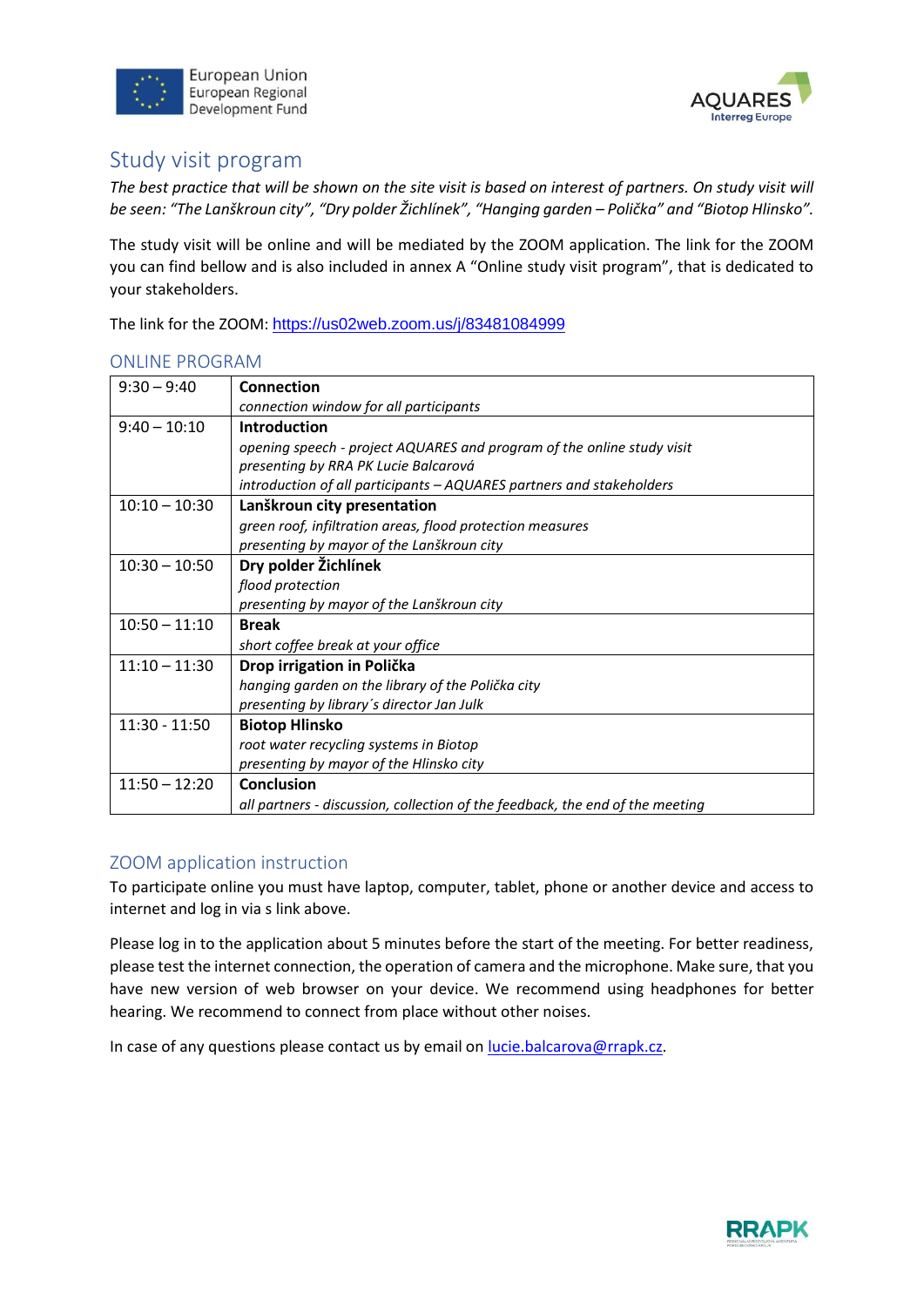



# <span id="page-4-0"></span>The practices to be seen

#### <span id="page-4-1"></span>Lanškroun city

Lanškroun city is innovative city in the Pardubice region. There will be seen green roof on the new house of culture, renovation of the streets with water seepage, flooding system in the city and more. The first part of the day will be presented by the mayor of the city, Mr. Radim Vetchý.

### <span id="page-4-2"></span>Potential for learning of transfer

Potential green roof utilization, green public procurement and its obstacles, system and knowledge of flooding system in the cities and much more.

<span id="page-4-3"></span>Web page <https://www.lanskroun.eu/>



*Picture no. 1: Lanškroun city*

<span id="page-4-7"></span>Source:<http://www.lanskrounsko.info/rozhovory/vymenil-jsem-dynamiku-za-noblesu>

### <span id="page-4-4"></span>Dry polder Žichlínek

Dry polder, dry protective or retention tank is made for flood protection called Žichlínek. It is situated near Lanškroun city and it presentsflood protection for Lanškroun and other surrounding small villages around. Whole polder area has importance in landscaping, ecological and free time. In the dry polder meandres the river Moravská Sázava and along are wetlands and permanent bodies of water on the bottom. Much more about the technological part and utilization will be presented by the mayor of the city, Mr. Radim Vetchý.

### <span id="page-4-5"></span>Potential for learning of transfer

Potential flood areas can be saved with dry Polders that are not expensive to construct. To save the cities, agriculture areas, roads and much more.

#### <span id="page-4-6"></span>Web page

[https://cs.wikipedia.org/wiki/Poldr\\_%C5%BDichl%C3%ADnek](https://cs.wikipedia.org/wiki/Poldr_%C5%BDichl%C3%ADnek)

<http://www.vcpcso.cz/poldr-zichlinek/>

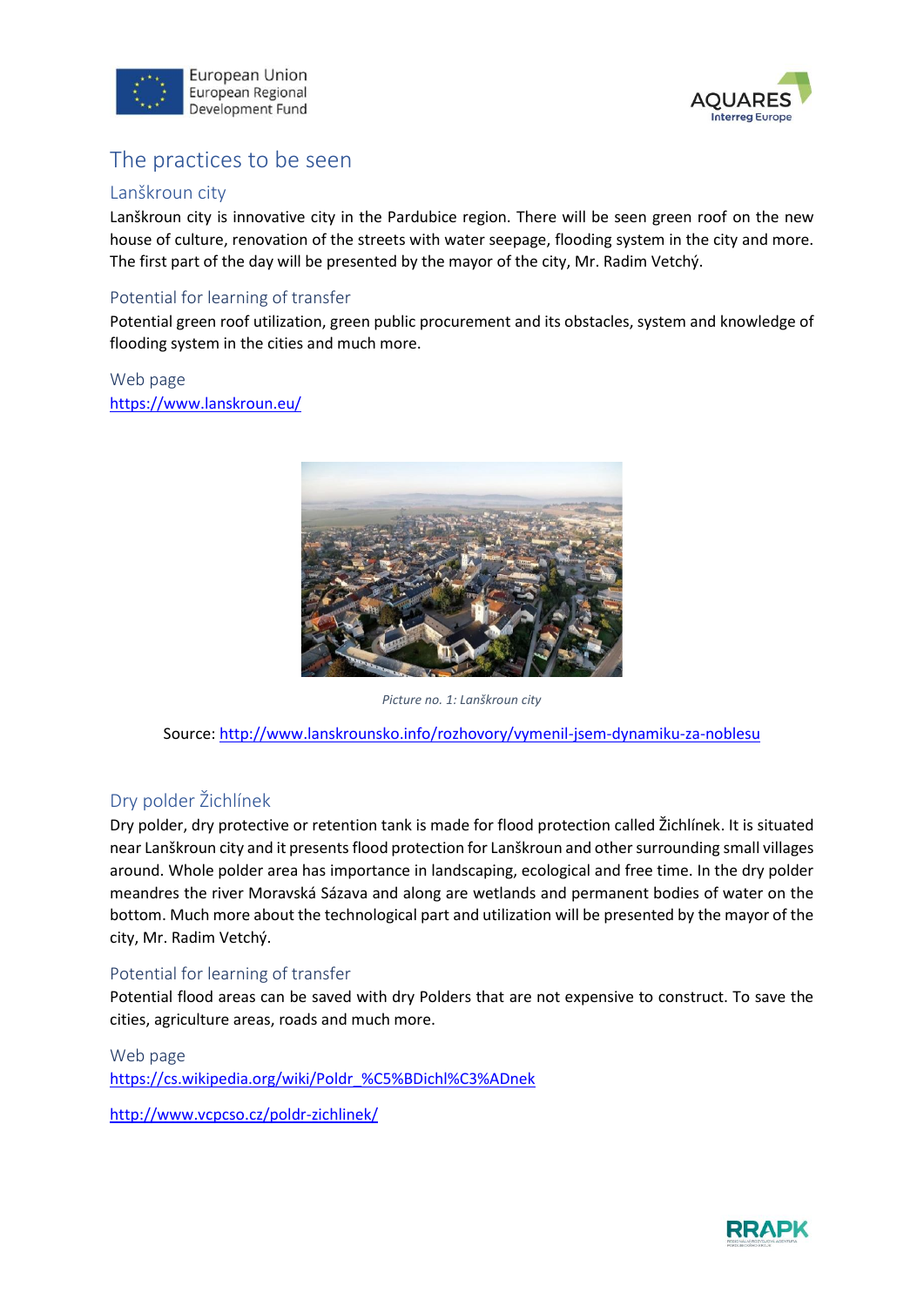





<span id="page-5-3"></span>



*Picture no. 2: Dry polder Žichlínek Picture no. 3: Dry polder Žichlínek* source: [www.wikipedia.org](http://www.wikipedia.org/) source[: http://www.vcpcso.cz/poldr-zichlinek/](http://www.vcpcso.cz/poldr-zichlinek/)

### <span id="page-5-0"></span>"Hanging garden" - drop irrigation on library in Polička

The Center for Technical Education finished the project in the Municipal Library in the Polička city. This center will be fully used for schools and the public in September. Garden is 4 m high and almost 12 m long. There are 800 pockets with substrate with 1600 plants. Irrigation is controlled by the IT system.

### <span id="page-5-1"></span>Potential for learning of transfer

The center received financial support from the EU for the development of nature´s interests with a close connection to artificial Intelligence. The hanging garden is the part of this center. The potential for learning of transfer of the hanging garden in Polička represents a synthesis of garden art and technology of the third millennium

<span id="page-5-2"></span>Web page <http://www.knihovna.policka.org/>



*Picture no. 4:* The drop irrigation system in Polička

<span id="page-5-4"></span>Source: <https://www.facebook.com/knihovnapolicka/photos/a.347073732963/10158205117697964/>

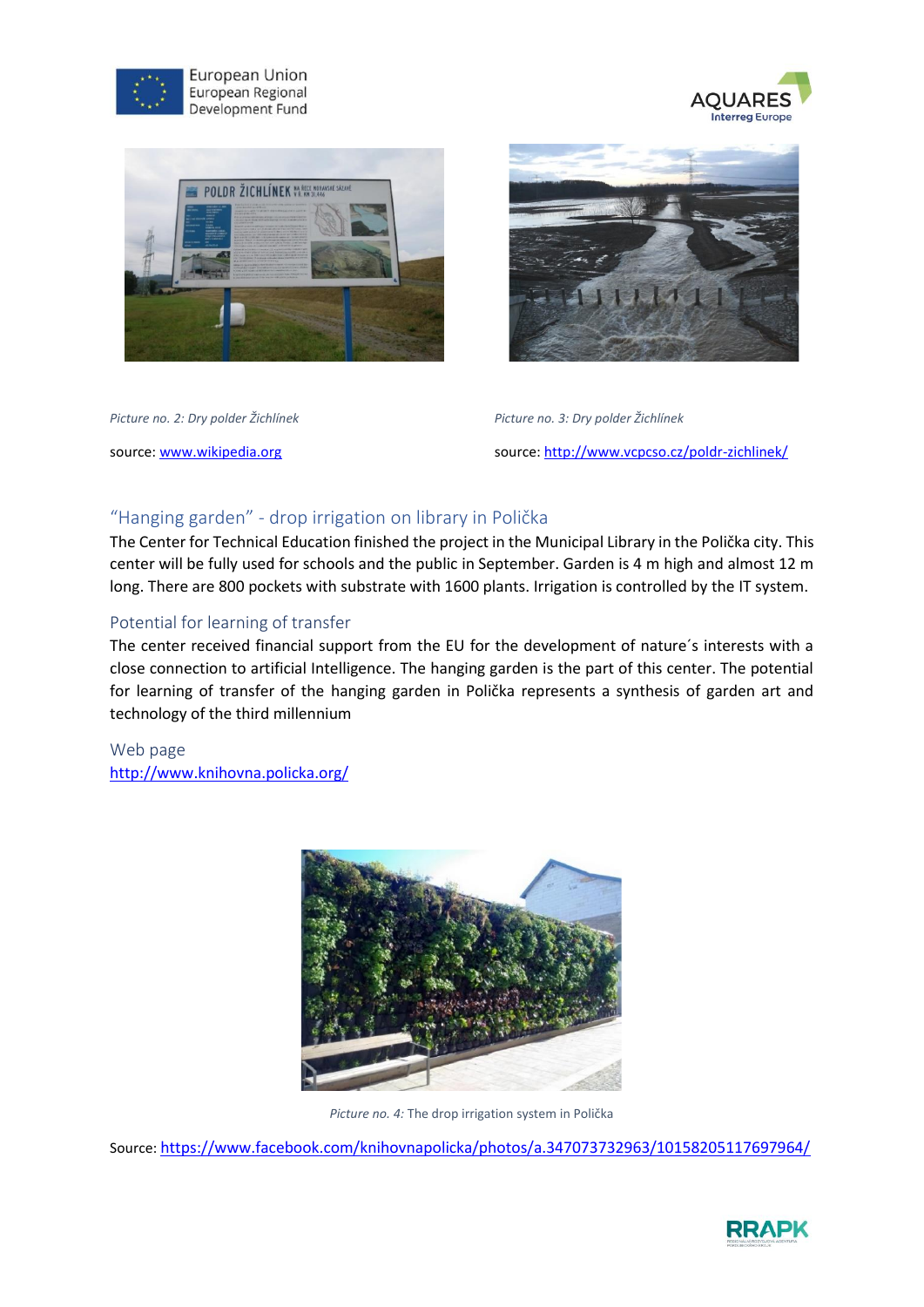



### <span id="page-6-0"></span>Biotop Hlinsko

Nature water swimming pool was constructed instead of the old derelict concrete pool in the Hlinsko city. The Biotope pools are now "IN" and they have relatively low purchase costs, inexpensive operation and friendly to both nature and health-sensitive vacationers. The purification process is a balanced natural system and an advantage over classic "chemical" swimming pools is a fact that the habitat is suitable for allergy sufferers. It uses the biological functions of plants for natural water purification without adding chemicals and disinfectants. The biotope significantly affects its surroundings microclimate. In general, the water in the biotope due to "work" plants is warmer by two to three degrees that it would be under the same conditions in a classic swimming pool.

### <span id="page-6-1"></span>Potential for learning transfer

The potential and transfer of good practice lies in the reconstruction of a dilapidated place. Well-used financial support for the benefit of the population with elements of the circular economy, especially in a gentle way of water purification using the root method.





<span id="page-6-4"></span>*Picture no. 5:* The biotope Hlinsko *Picture no. 6:* Root method of water purification

Source: [www.chrudimskydenik.cz](http://www.chrudimskydenik.cz/) source: www.chrudimskydenik.cz

<span id="page-6-2"></span>Web page: <http://www.hlinsko.cz/>

## <span id="page-6-3"></span>Conclusion

The study visit shows good practice on water reuse implementation and monitoring from different points of views and from different areas – technological, economical, ecological, social and innovation. The best practices from the Pardubice region can partners apply in their regions. The RRA PK and organizations are open to share the best practices. The RRA PK and organizations from Czech Republic would like to be informed about the process in partners region and about the implementation progress.

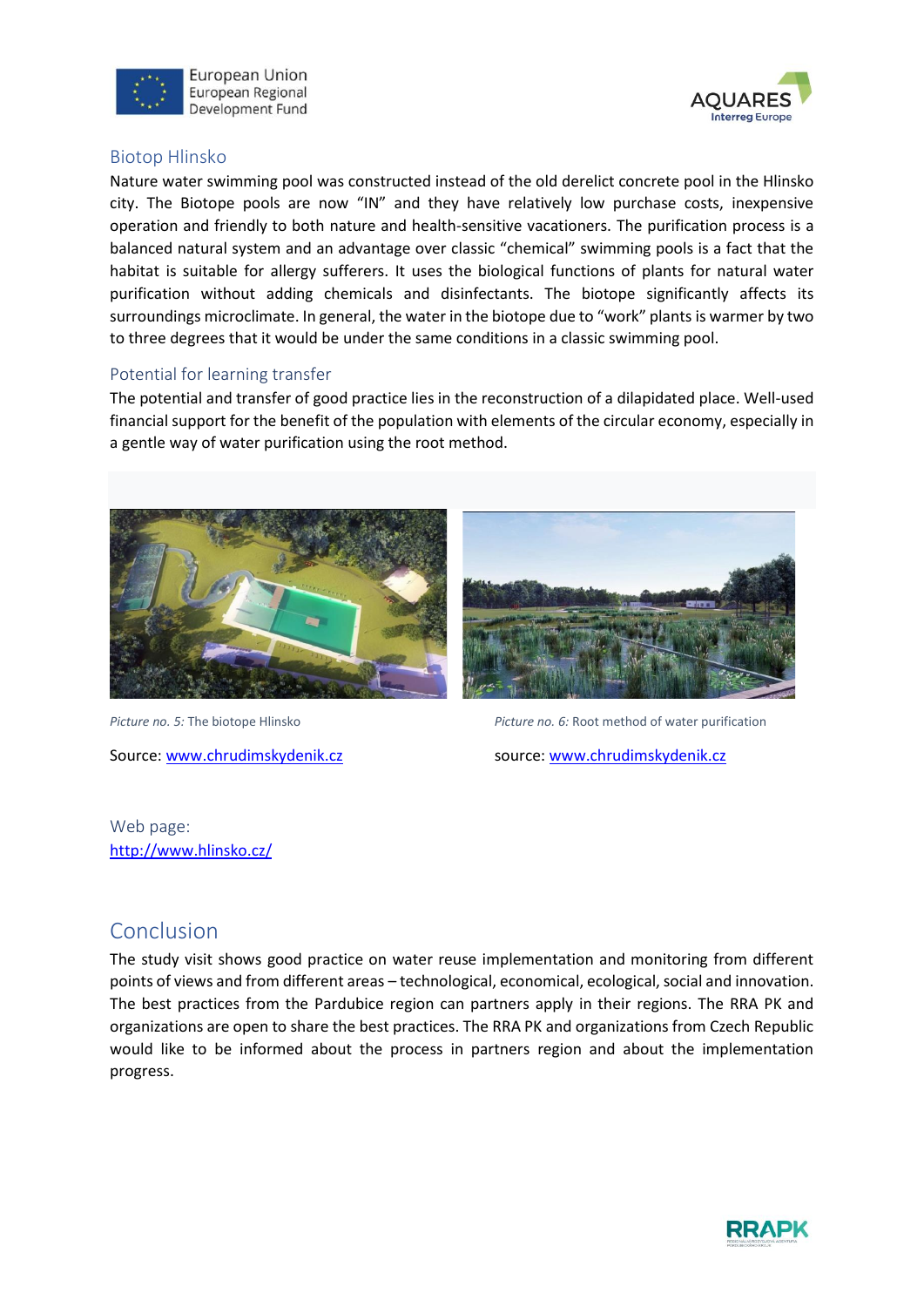



# <span id="page-7-0"></span>**Notes**

## <span id="page-7-1"></span>Bibliography

TEICHMANN František, 2019. Vyměnil jsem dynamiku za noblesu [online] Release Date: August 5, [cit. 24.7.2020]. Available:<http://www.lanskrounsko.info/rozhovory/vymenil-jsem-dynamiku-za-noblesu>

2018. Poldr Žichlínek [online] Release Date: January 30, [cit. 24.7.2020]. Available: [https://cs.wikipedia.org/wiki/Poldr\\_%C5%BDichl%C3%ADnek](https://cs.wikipedia.org/wiki/Poldr_%C5%BDichl%C3%ADnek)

MOUTELÍK Petr, 2008. Poldr Žichlínek [online] Release Date: August 8, [cit. 24.7.2020]. Available: <http://www.vcpcso.cz/poldr-zichlinek/>

Městská knihovna Polička, 2020. Městská knihovna [online] Release Date: May 1, [cit. 24.7.2020]. Available: <https://www.facebook.com/knihovnapolicka/photos/a.347073732963/10158205117697964/>

LATISLAV Radek, 2019, V Poličce vzniká originální visutá zahrada, stovky rostlin zalije počítač [online] Release Date: June 7, [cit. 24.7.2020]. Available: [https://www.idnes.cz/pardubice/zpravy/policka](https://www.idnes.cz/pardubice/zpravy/policka-mestska-knihovna-visuta-zahrada.A190607_140215_pardubice-zpravy_lati)[mestska-knihovna-visuta-zahrada.A190607\\_140215\\_pardubice-zpravy\\_lati](https://www.idnes.cz/pardubice/zpravy/policka-mestska-knihovna-visuta-zahrada.A190607_140215_pardubice-zpravy_lati)

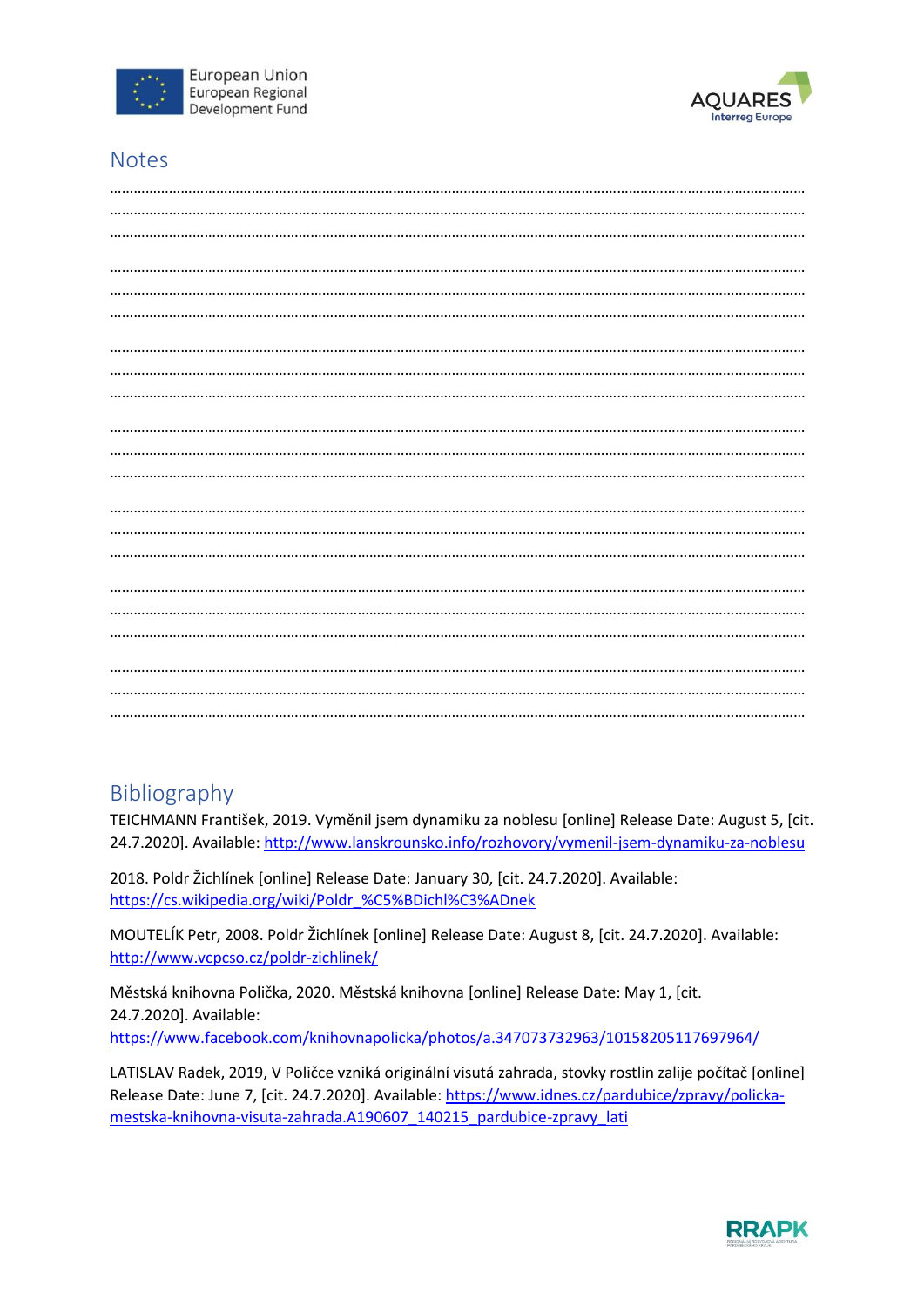



NÁDVORNÍKOVÁ Iveta, 2019. Visutá zahrada v Poličce se zelná stovkami květin a bylin [online] Release Date: June 5, [cit. 24.7.2020]. Available: [https://svitavsky.denik.cz/zpravy\\_region/visuta](https://svitavsky.denik.cz/zpravy_region/visuta-zahrada-v-policce-se-zelena-stovkami-kvetin-a-bylin-20190605.html)[zahrada-v-policce-se-zelena-stovkami-kvetin-a-bylin-20190605.html](https://svitavsky.denik.cz/zpravy_region/visuta-zahrada-v-policce-se-zelena-stovkami-kvetin-a-bylin-20190605.html)

DUBSKÝ Kamil, 2020. Hlinsko letos otevře koupací biotop [online] Release Date: February 19, [cit. 24.7.2020]. Available: [https://chrudimsky.denik.cz/zpravy\\_region/hlinsko-letos-otevre-koupaci](https://chrudimsky.denik.cz/zpravy_region/hlinsko-letos-otevre-koupaci-biotop-20200219.html)[biotop-20200219.html](https://chrudimsky.denik.cz/zpravy_region/hlinsko-letos-otevre-koupaci-biotop-20200219.html)

## <span id="page-8-0"></span>Picture list

| Picture no. 1: Lanškroun city                        |                                                  | $\overline{a}$ |
|------------------------------------------------------|--------------------------------------------------|----------------|
| Picture no. 2: Dry polder Žichlínek                  | Picture no. 3: Dry polder Žichlínek              | .5             |
| Picture no. 4: The drop irrigation system in Polička |                                                  | -5             |
| Picture no. 5: The biotope Hlinsko                   | Picture no. 6: Root method of water purification | 6              |